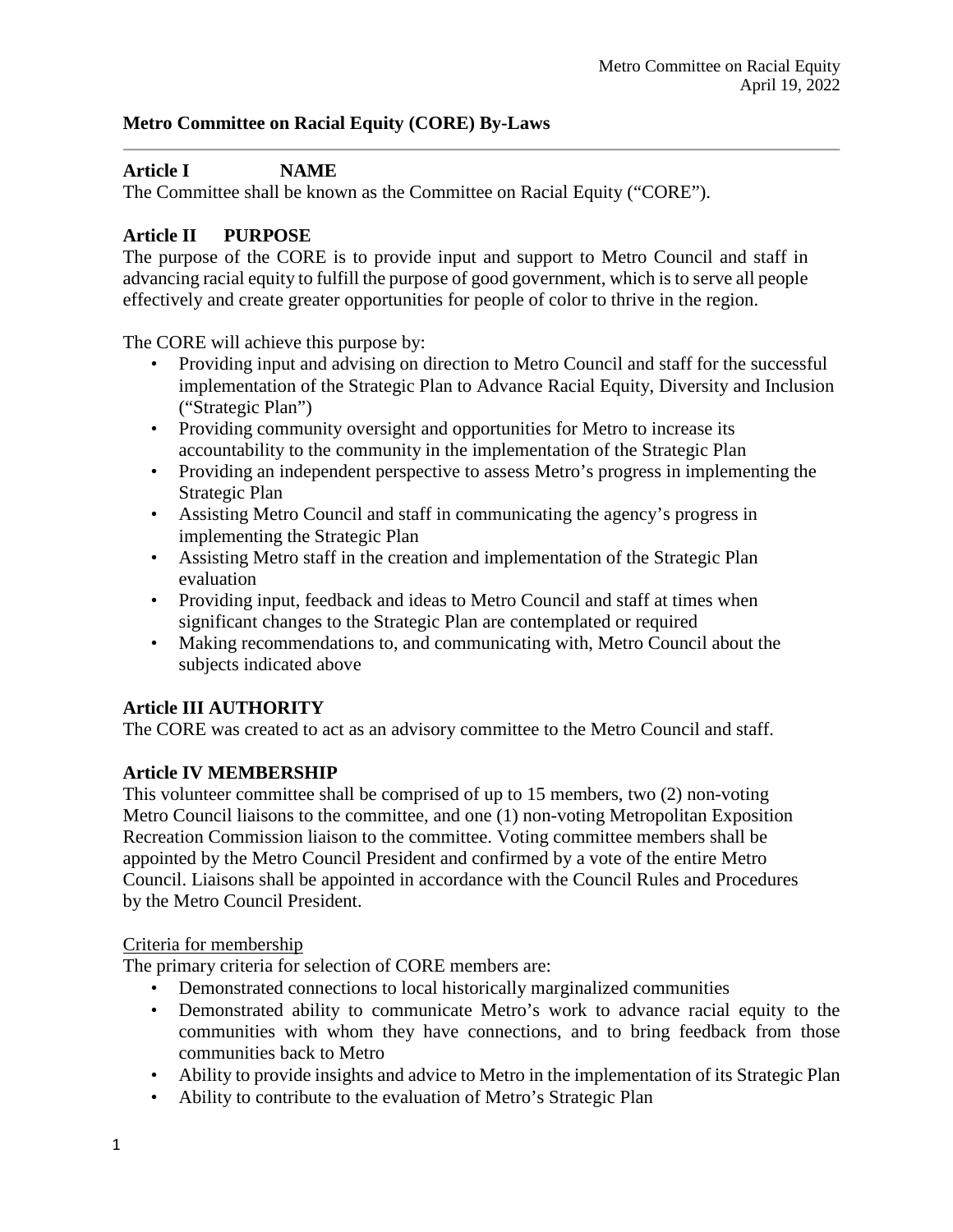Members will also be selected to balance the representation of all districts in the Metro region.

Members serve on the advisory committee as individuals, not as representatives of their respective agency, organization or company.

## Terms of membership

The CORE members will be appointed to an initial two-year term. Members are eligible to be reappointed to a second one or two year term but may not serve any additional consecutive terms on the CORE.

## **Stipends**

Metro shall provide a monthly stipend to CORE members in recognition of their expertise, services to, and participation on the committee. This stipend shall be aligned with agency-wide guidelines for offering stipends to volunteers. The CORE members shall have the option of declining the stipend.

Receipt of the stipend shall not be tied to a member's participation in meetings or their performance evaluation. If a member's participation becomes a problem, instead of a stipend penalty, CORE leadership or staff shall explore with the member what issues are causing the problem and how to remedy it.

### Responsibilities of members

The CORE members shall actively participate in all aspects of the committee's work in the following ways:

- Foster a sense of trust and openness within the Committee
- Share information openly and honestly
- Honor and value all members' lived experience and learned experience
- Act with a sense of urgency to move forward the Committee's work in the time available
- Identify the skills that each CORE member brings to the Committee and use that information to strategize where they can be most effective in moving the CORE work forward
- Prepare for and participate in meetings
- Take on committee assignments
- Actively participate in the CORE subcommittees
- Act as ambassadors of their respective communities
- Share information about the CORE and Metro with their communities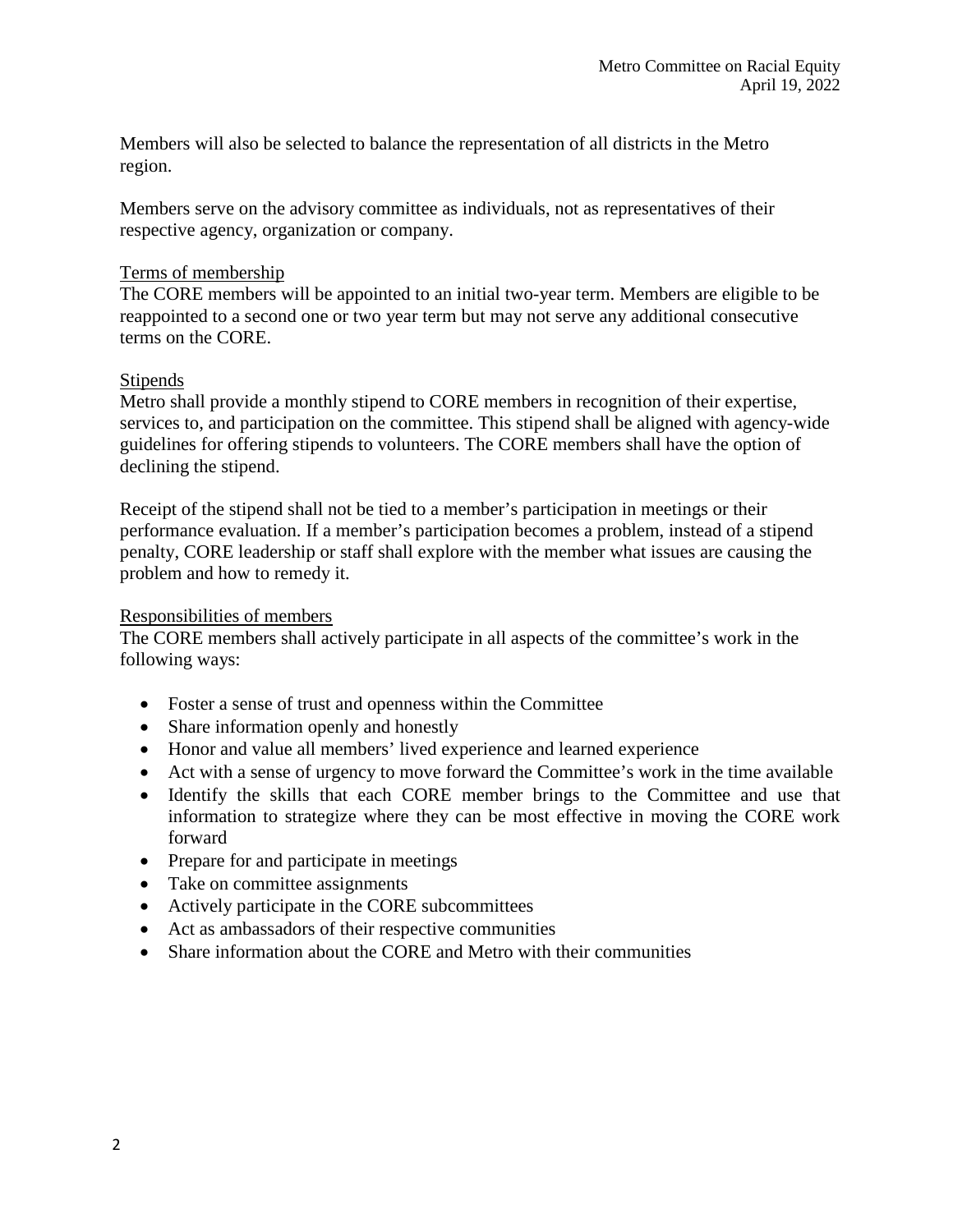• Volunteer for Metro events

## Responsibilities of Metro

Metro shall provide managerial and support staff as well as the facilities, supplies, and external consultants (as needed) to support the successful completion of activities of the CORE. Metro staff shall set up the electronic tools needed by the CORE, including filesharing solutions, and shall provide outside resources that can help inform the work of CORE members.

Metro shall provide a monthly stipend, explained in more detail in the "Stipends" section on page 2 of this document.

Metro shall also pay reasonable costs associated with accommodations for people when such costs are directly associated with the conduct of the CORE meetings and related activities. Examples of accommodations include access to the meetings for people with disabilities, and translation and interpretation services. Metro shall ensure that all CORE related documents, meeting locations and discussions are accessible for all members.

## Attendance requirements

The Committee on Racial Equity members understand the importance of regular attendance in order to be heard and have their opinion factored into the process and decisions. The CORE members shall be allowed a maximum of three excused absences or two unexcused absences in a calendar year, one of which may be unexcused.

The CORE shall have a trauma informed process for its attendance expectations. This process will account personal hardships experienced by the committee member and their impact on attendance. CORE Co-chairs and DEI staff will work together to provide support to committee members who have met or exceeded the number of absences outlined above. The process shall include a CORE member meeting with the Co-Chairs after the third absence to discuss barriers to participation and what support needs they have in order to continue to attend the meetings. Each CORE member is responsible for an ongoing evaluation of their individual capacity, recognizing that attendance has an impact on the overall work of the committee.

# **Article V OFFICERS**

## Selection and election of officers

In order to establish staggered terms and a mentor-mentee structure to support a new Cochair in stepping into the role, the CORE members will annually elect one new Co-Chair by a majority vote. The Co-Chairs shall serve for a two-year term and can be reelected as many times as possible while they are members of the CORE.

## Officers' responsibilities

The Co-Chairs' duties include:

- Acting as the Committee's representatives and spokespersons, when the Committee is not in session
- Setting the regular meetings' agendas in partnership with the Metro Equity Strategy Program Manager
- Presiding over the CORE regular meetings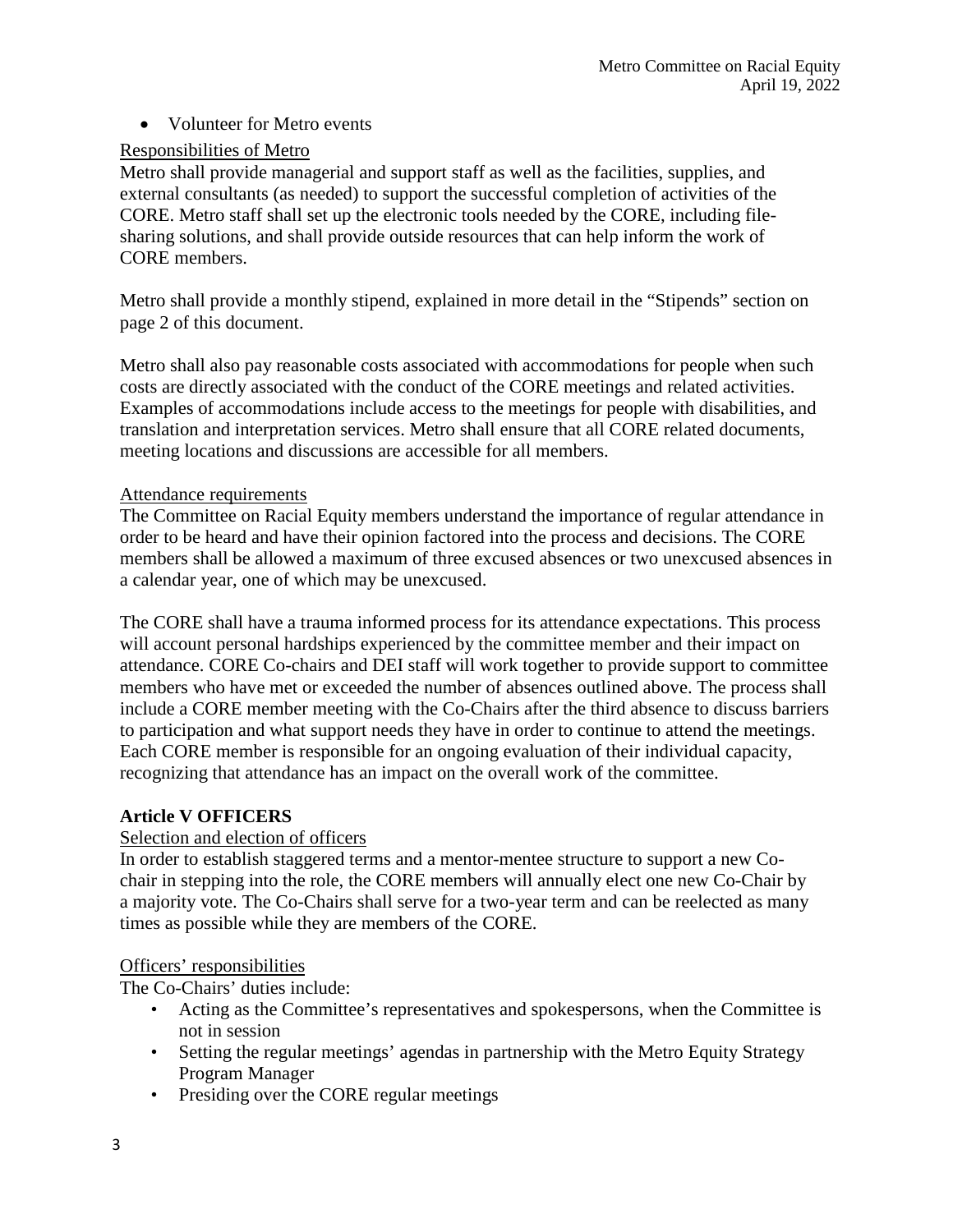• Ensuring that the CORE operates according to this by-laws document

If neither of the Co-Chairs are in attendance at the CORE meeting, the longest termed CORE member will preside over the meeting.

## **Article VI GOVERNANCE**

## Annual work plan and reporting

The CORE shall establish an annual work plan outlining the activities, deliverables and timelines it hopes to achieve each year. The CORE co-chairs shall lead the committee in reviewing progress on work plan implementation twice each year. The results of the work plan review shall be used to make course corrections and to inform the creation of the following year's work plan.

The CORE shall provide written and oral reports to Metro Council on the following items:

- Implementation of Metro-wide Strategic Plan goals, objectives and action items
- Successes, challenges and adjustments in the implementation of the Strategic Plan and department- and venue-specific action plans
- Development and implementation of evaluation measures for the Strategic Plan at the goal, objective and action item levels

The CORE shall make at least one annual presentation on the results of the committee's work to the Metro Council. This presentation will take place during a Metro Council work session scheduled toward the end of each calendar year.

### CORE structure to fulfill its purpose

The CORE may establish subcommittees in order to fulfill the purpose for which the Committee was created by the Metro Council.

### Decision-making process

The CORE will support an open, transparent and inclusive decision-making process. The Committee will strive to reach decisions through consensus. Consensus means that all parties can live with a recommendation, though they may not agree with it in its entirety. The Committee will consider and value minority or dissenting opinion, and provide a safe space for members to disagree and share their feelings. The specific mechanism for consensus will be determined later.

If consensus is not achievable in a specific decision, the CORE members will make decisions by simple majority voting.

When decisions are made by the CORE, Metro staff shall capture the discussion, synthesize the comments and send all notes and materials back to the Committee in a timely manner.

The CORE shall operate in a way that demonstrates appropriate and timely decision-making.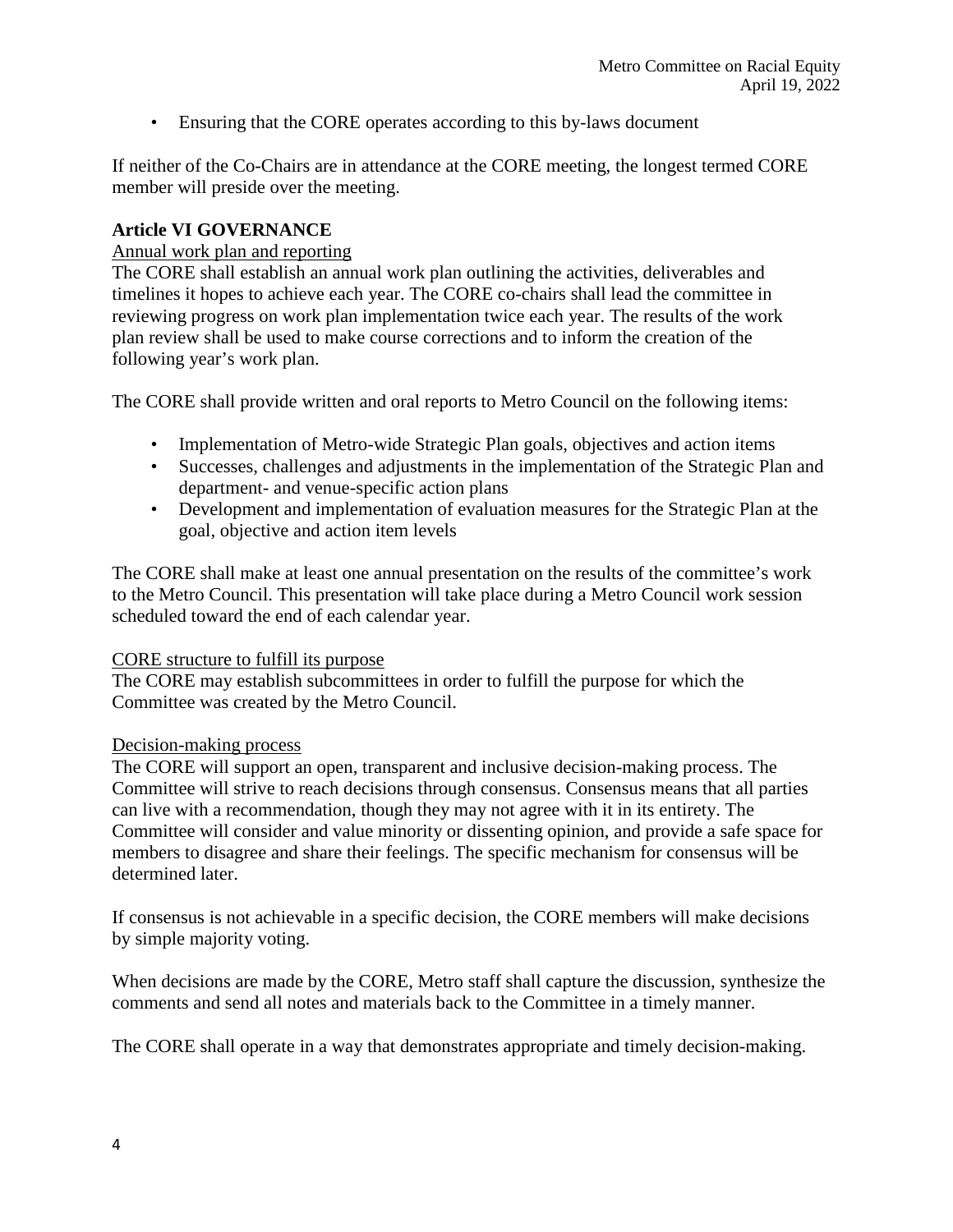The CORE subcommittees shall make recommendations or proposals to the full Committee as appropriate. The CORE shall consider the subcommittees' recommendations and proposals and make decisions about them.

## Quorum

Quorum for the CORE to make decisions will be half of its regular voting members plus one. When the maximum voting membership of the CORE is fifteen, a quorum is nine voting members.

### Manner of voting

The CORE shall follow Robert's Rules of Order for any decisions that requires a vote. An affirmative vote shall require a majority of voting members present at the meeting.

## Amendment of by-laws

The CORE shall be responsible for the approval and maintenance of its by-laws. After the approval of the original by-laws, the document will be reviewed once per year, on the CORE meeting closest to the anniversary of the by-laws approval. As part of the by- laws review, the CORE shall decide whether to amend the by-laws according to the Committee's decisionmaking process.

CORE members shall be able to request changes to the by-laws, outside of the annual review process. Committee members shall work with the CORE co-chairs to bring any bylaws amendment requests for the full Committee consideration at its regular meetings.

## **Article VII MEETINGS**

### Schedule of meetings

The CORE shall have general CORE meetings every month unless a subcommittee meeting takes place in which case the Co-Chairs shall decide whether to hold a general meeting of the CORE. In order to effectively conduct its work, the CORE agrees to the following operating principles to guide its meetings and decision making process:

- We will work to make CORE meetings a safe space for members and other participants
- We will value communications that allow for differences in perspectives
- We will acknowledge the power differential among members and work to minimize it while conducting the work of the CORE
- We will promote openness to facilitate honest communication
- We will respect each other by focusing on issues and ideas, not individuals
- We will listen to learn and to understand
- We will be committed to staying engaged in the work of the CORE

### Meeting logistics

While it is preferred that committee members attend meetings in person, members will have the following options for participation (determined in advance of meetings, allowing Metro staff time to accommodate meeting needs):

- Conference calls
- Video conferencing